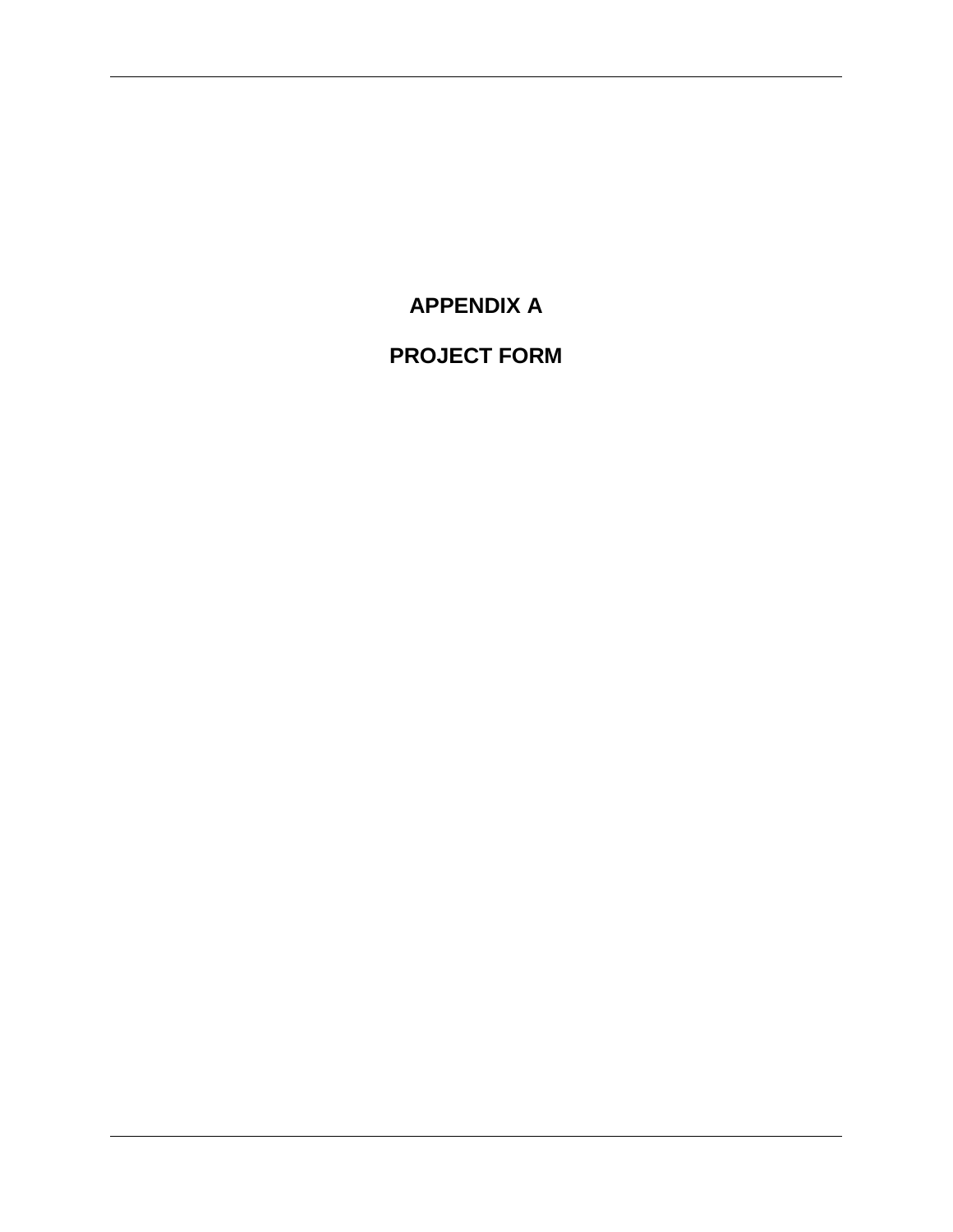# **WASHINGTON STATE FERRIES (WSF) CAPITAL, REPAIR, AND MAINTENANCE PROJECTS**

## **BIOLOGICAL ASSESSMENT REFERENCE**

### **PROJECT FORM**

|    | 1. Date:                                  | <u> 1989 - Johann Stoff, amerikansk politiker (* 1908)</u>             |                                            |
|----|-------------------------------------------|------------------------------------------------------------------------|--------------------------------------------|
| 2. | <b>Federal Lead:</b><br>Address:<br>City: |                                                                        |                                            |
|    | 3. WSF Contact:<br>Address:<br>City:      |                                                                        | State: $\frac{\text{Zip: } }{ \text{Up: }$ |
|    |                                           |                                                                        |                                            |
|    | 5. Location(s) of Activity:               | Ferry Terminal ____________ Waterbody: __________ HUC Code: __________ |                                            |

#### **6. Summary of Effects Determinations:**

| <b>Species or Critical Habitat</b> | <b>Effect Determination</b> |
|------------------------------------|-----------------------------|
|                                    |                             |
|                                    |                             |
|                                    |                             |
|                                    |                             |
|                                    |                             |
|                                    |                             |
|                                    |                             |
|                                    |                             |
|                                    |                             |
|                                    |                             |
|                                    |                             |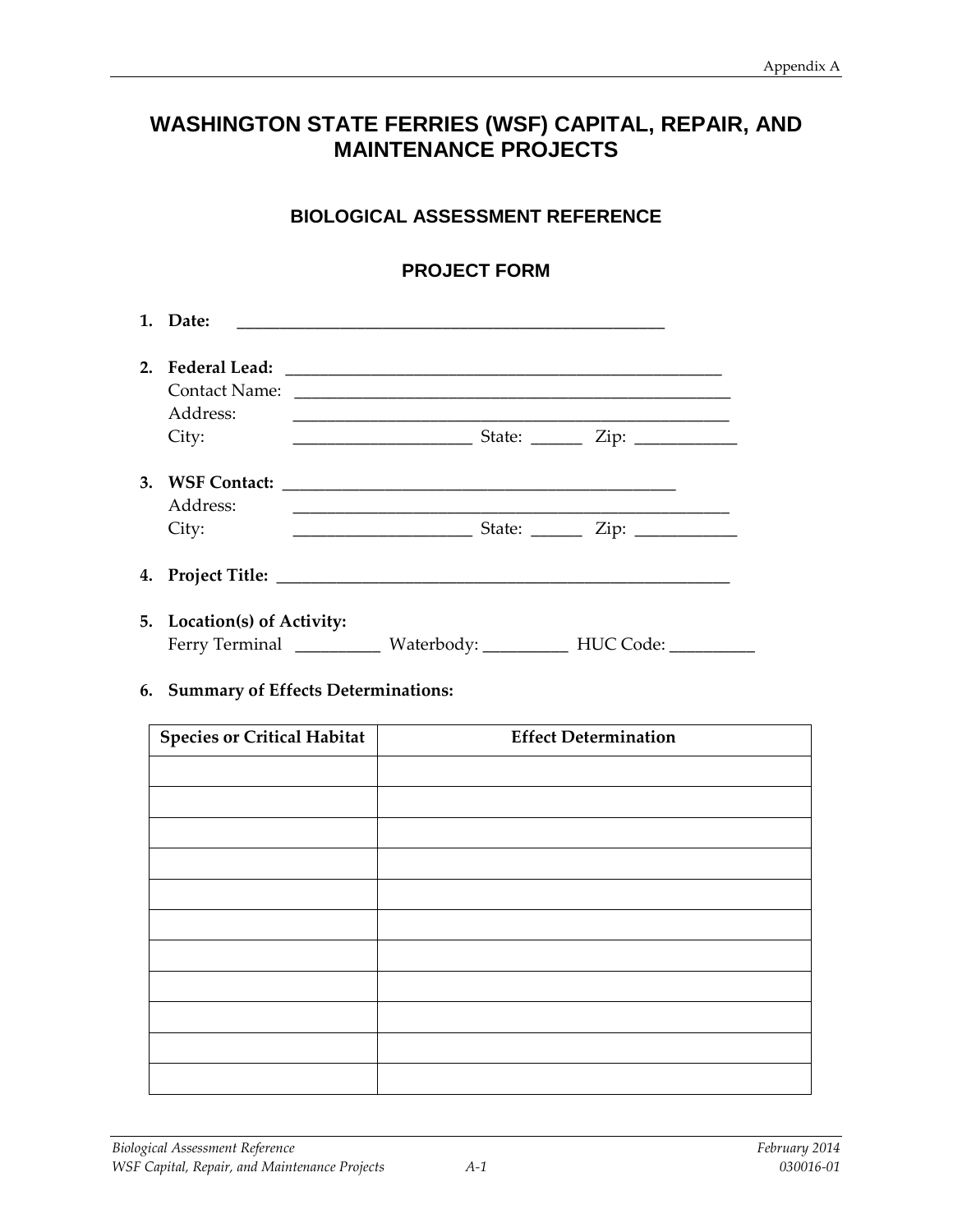## **7. Project Description:**

*The project description should include the following:*

- *Location (including depth) and size of project structures including number and diameter of piles to be installed and removed; type of piles/materials to be used; size and type of overwater structures to be removed and replaced; construction equipment needed; any necessary temporary structures*
- *Proposed upland work including a description of trenching and utility work; new impervious surfaces, proposed stormwater treatment of new impervious; stormwater retrofits if any, and a stormwater analysis based on the WSDOT/FHWA interim guidance or latest agreed-upon stormwater guidance.*
- *Construction schedule and project timing.*
- *Unusual construction techniques not discussed in the BAR and any associated Minimization Measures.*
- *Specific Minimization Measures not discussed in the BAR. This might include monitoring for specific species, the type of noise attenuation methods proposed, etc.*

\_\_\_\_\_\_\_\_\_\_\_\_\_\_\_\_\_\_\_\_\_\_\_\_\_\_\_\_\_\_\_\_\_\_\_\_\_\_\_\_\_\_\_\_\_\_\_\_\_\_\_\_\_\_\_\_\_\_\_\_\_\_\_\_\_\_\_\_\_\_\_\_\_\_\_\_\_\_\_\_\_ \_\_\_\_\_\_\_\_\_\_\_\_\_\_\_\_\_\_\_\_\_\_\_\_\_\_\_\_\_\_\_\_\_\_\_\_\_\_\_\_\_\_\_\_\_\_\_\_\_\_\_\_\_\_\_\_\_\_\_\_\_\_\_\_\_\_\_\_\_\_\_\_\_\_\_\_\_\_\_\_\_ \_\_\_\_\_\_\_\_\_\_\_\_\_\_\_\_\_\_\_\_\_\_\_\_\_\_\_\_\_\_\_\_\_\_\_\_\_\_\_\_\_\_\_\_\_\_\_\_\_\_\_\_\_\_\_\_\_\_\_\_\_\_\_\_\_\_\_\_\_\_\_\_\_\_\_\_\_\_\_\_\_ \_\_\_\_\_\_\_\_\_\_\_\_\_\_\_\_\_\_\_\_\_\_\_\_\_\_\_\_\_\_\_\_\_\_\_\_\_\_\_\_\_\_\_\_\_\_\_\_\_\_\_\_\_\_\_\_\_\_\_\_\_\_\_\_\_\_\_\_\_\_\_\_\_\_\_\_\_\_\_\_\_

- *Proposed offsetting measures (creosote removal, eelgrass restoration, etc.)*
- *Project drawings and photos (if available).*

## **8. Action Area Description (Include Figure):**

*The project action area should be based on specific construction activities. In the case of in-water work, the action area will likely be based on noise generated by pile installation, but could be based on other construction activities that generate turbidity or other disturbance of aquatic or terrestrial species. The action area should include both in-water and in-air impacts.* 

\_\_\_\_\_\_\_\_\_\_\_\_\_\_\_\_\_\_\_\_\_\_\_\_\_\_\_\_\_\_\_\_\_\_\_\_\_\_\_\_\_\_\_\_\_\_\_\_\_\_\_\_\_\_\_\_\_\_\_\_\_\_\_\_\_\_\_\_\_\_\_\_\_\_\_\_\_\_\_\_\_ \_\_\_\_\_\_\_\_\_\_\_\_\_\_\_\_\_\_\_\_\_\_\_\_\_\_\_\_\_\_\_\_\_\_\_\_\_\_\_\_\_\_\_\_\_\_\_\_\_\_\_\_\_\_\_\_\_\_\_\_\_\_\_\_\_\_\_\_\_\_\_\_\_\_\_\_\_\_\_\_\_ \_\_\_\_\_\_\_\_\_\_\_\_\_\_\_\_\_\_\_\_\_\_\_\_\_\_\_\_\_\_\_\_\_\_\_\_\_\_\_\_\_\_\_\_\_\_\_\_\_\_\_\_\_\_\_\_\_\_\_\_\_\_\_\_\_\_\_\_\_\_\_\_\_\_\_\_\_\_\_\_\_ \_\_\_\_\_\_\_\_\_\_\_\_\_\_\_\_\_\_\_\_\_\_\_\_\_\_\_\_\_\_\_\_\_\_\_\_\_\_\_\_\_\_\_\_\_\_\_\_\_\_\_\_\_\_\_\_\_\_\_\_\_\_\_\_\_\_\_\_\_\_\_\_\_\_\_\_\_\_\_\_\_

*Attach a figure showing the extent of the action area.*

#### **9. Environmental Baseline**

*The environmental baseline information provided in the BAR is specific to the immediate ferry terminal areas. Provide additional baseline information if the action area extends past the terminal area.*

\_\_\_\_\_\_\_\_\_\_\_\_\_\_\_\_\_\_\_\_\_\_\_\_\_\_\_\_\_\_\_\_\_\_\_\_\_\_\_\_\_\_\_\_\_\_\_\_\_\_\_\_\_\_\_\_\_\_\_\_\_\_\_\_\_\_\_\_\_\_\_\_\_\_\_\_\_\_\_\_\_ \_\_\_\_\_\_\_\_\_\_\_\_\_\_\_\_\_\_\_\_\_\_\_\_\_\_\_\_\_\_\_\_\_\_\_\_\_\_\_\_\_\_\_\_\_\_\_\_\_\_\_\_\_\_\_\_\_\_\_\_\_\_\_\_\_\_\_\_\_\_\_\_\_\_\_\_\_\_\_\_\_ \_\_\_\_\_\_\_\_\_\_\_\_\_\_\_\_\_\_\_\_\_\_\_\_\_\_\_\_\_\_\_\_\_\_\_\_\_\_\_\_\_\_\_\_\_\_\_\_\_\_\_\_\_\_\_\_\_\_\_\_\_\_\_\_\_\_\_\_\_\_\_\_\_\_\_\_\_\_\_\_\_ \_\_\_\_\_\_\_\_\_\_\_\_\_\_\_\_\_\_\_\_\_\_\_\_\_\_\_\_\_\_\_\_\_\_\_\_\_\_\_\_\_\_\_\_\_\_\_\_\_\_\_\_\_\_\_\_\_\_\_\_\_\_\_\_\_\_\_\_\_\_\_\_\_\_\_\_\_\_\_\_\_